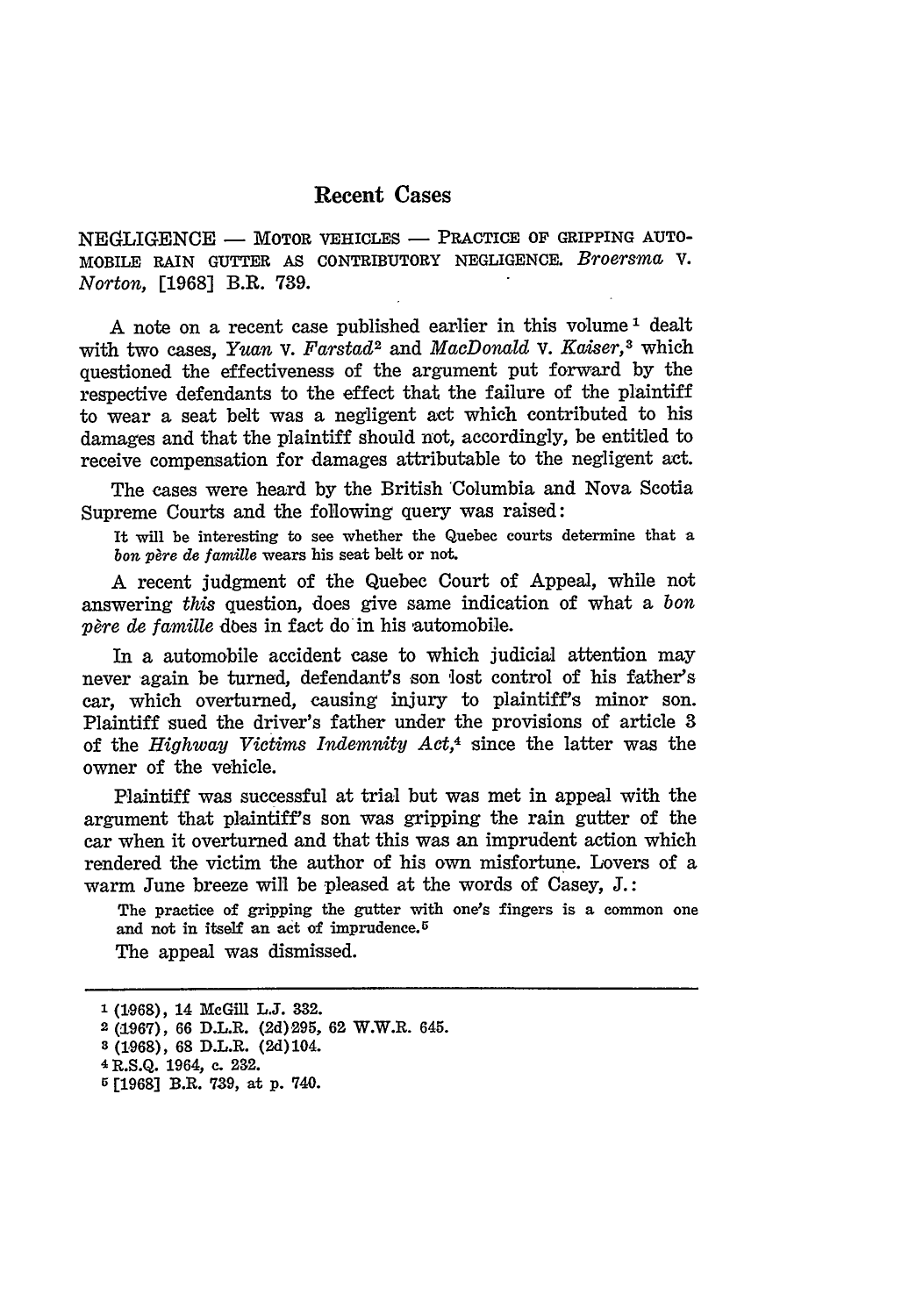Now that it has apparently been settled that a *bon père de famille* at least occasionally grips the rain gutter of the car in which he is a passenger, $6$  we have only to learn whether he does so with his seat belt on or off.

R.I.C.

BANKRUPTCY - FRAUDULENT PREFERENCE - WHETHER INTEN-TION OF DEBTOR TO PREFER IS SUFFICIENT. Re Suta, (1968), 69 D.L.R. (2d) 620.

The controversial issue of the relevance of the intention to benefit from a fraudulent preference in contravention of section 64 of the *Bankruptcy Act<sup>1</sup>* was recently faced by Mr. Justice Lacourcière of the Ontario High Court in *Re Suta.*

In that case a creditor had made loans totalling \$7,000 to his son-in-law and at a subsequent date, exactly twenty-four days before the bankruptcy, he was given security in the form of a mortgage for these loans. Though it was not disputed that the security had actually been executed within three months of the bankruptcy, the judge was called upon to find that the bankrupt had not even made any arrangements for subsequently giving this security before the three month period; if he had, this would have been sufficient to rebut the presumption of intention to prefer.2

The principal submission of the mortgage creditor was that it had not been shown that he, as well as the bankrupt, had the view of giving the creditor a preference — in other words, he interpreted section 64 so as to require a double or concurrent intent.

This question has long been a controversial one in Canadian bankruptcy law, and notwithstanding the large number of judicial decisions on the point 3 it is difficult to determine which view the

Those in support of the unilateral intention include *Burns* v. *Royal Bank of Canada,* (1921-22), 2 C.B.R. 241; *Gavsie* v. *Goldberg,* (1938), **65** B.R. 171; *Re Blenkarn Planer Ltd.,* (1958), 14 D.L.R. (2d) 719; *In Re Ouellet,* [1962] C.S. 327; *In Re Piette et Frère*, (1960-61), 1 C.B.R. (n.s.) 1, [1960] R.L. 156.

**<sup>6</sup>** *Quaere:* The effect of the plaintiff-driver's gripping the rain gutter on his claim for damages suffered.<br> $1$  R.S.C. 1952, c. 14.

**<sup>1</sup>**R.S.C. 1952, c. 14. *<sup>2</sup> Re Blenkarn Planer Ltd.,* (1.958), 14 D.L.R. (2d) **719, 37** C.B.R. 147.

**<sup>3</sup>** Decisions favouring the necessity for a double intention to prefer include: *In re Webb,* (1921-22), 2 C.B.R. 16; *In re Ernest Courville,* (1950-51), **31** C.B.R. 106;In re *Trafalgar Motors,* (1952-53), **33** C.B.R. **87;** *In re B.C. Boat Sales Ltd.,* (1962), **3** C.B.R. (n.s.) 19; *Lee v. Litvack,* (1962), **3** C.B.R. (n.s.) 272; *Union Electric Supply Co. Ltd. v. Marcotte,* [1965] B.R. 833.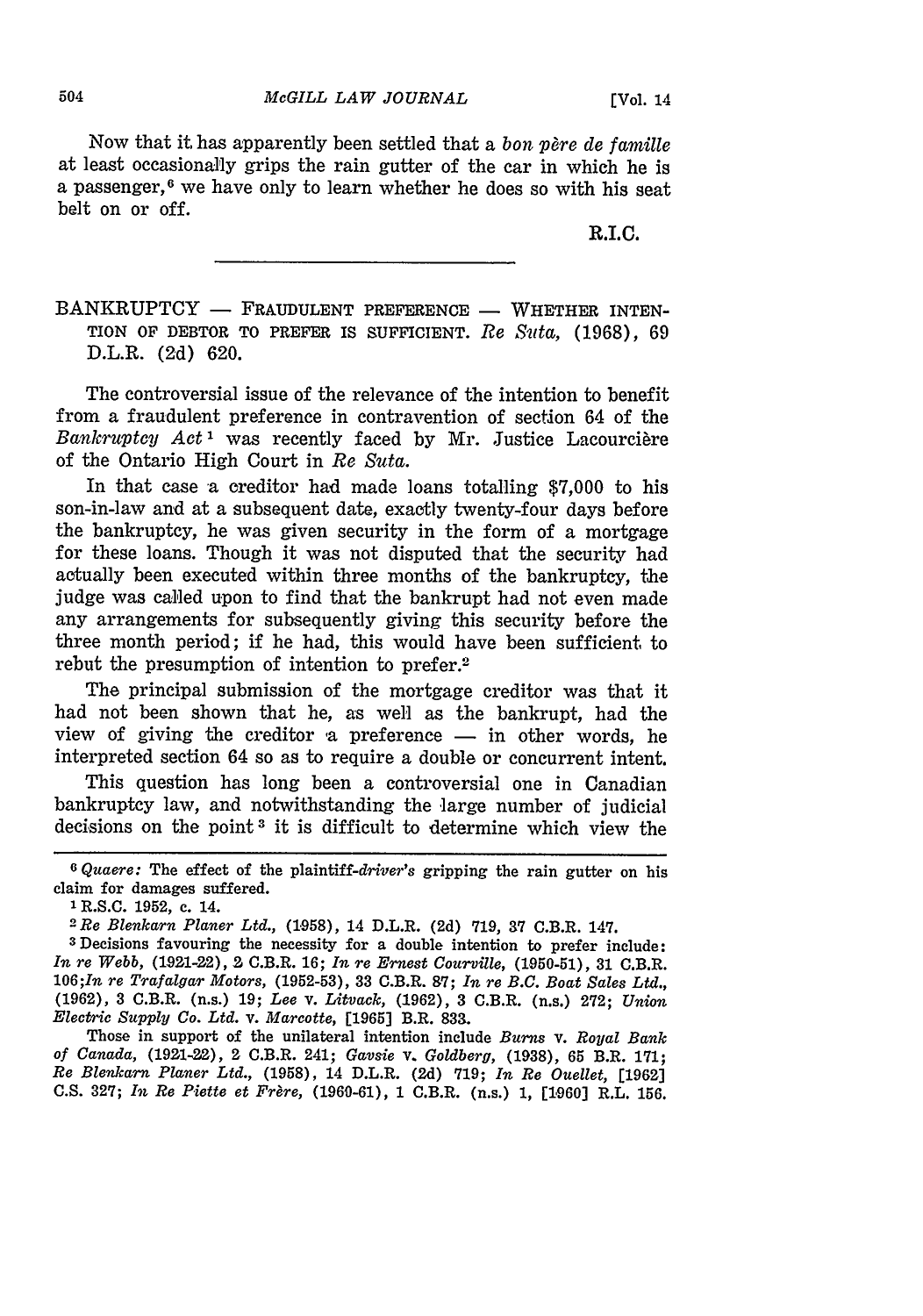weight of authority favours. The Supreme Court of Canda has had the opportunity on two separate occasions to pronounce upon the issue but declined to do so.<sup>4</sup> Proponents of the single intent theory, which has won the unanimous support of the authors on the subject,<sup>5</sup> argue that to insist on the double intent is to read something into section 64 which isn't there and to destroy the presumption which the legislator has created to assist the trustee in acting in the best interests of the mass of creditors.

The learned judge in the *Suta* case cites<sup>6</sup> Houlden and Morawetz<sup>7</sup> and Savoie **s** to reach the conclusion "that the absence of fraudulent intent on the part of the defendant [mortgage creditor] is immaterial..." **0**

In the absence of any authoritative pronouncements on this question from the appellate tribunals of Canada, the importance of the *Suta* decision is that it adds one more unequivocal authority to the "single intent theory" arsenal  $-$  a theory which would appear to have the support of most legal scholars in this field and to be more compatible with both the text and the spirit of the *Bankruptcy Act.*

D.H.T.

*<sup>4</sup> Salter and Arnold Ltd. v. The Dominion Bank,* [1926] S.C.R. 621, 7 C.B.R. **639 [1926] 3** D.L.R. 684; *In Re Bernard Motors Ltd.,* **[1960]** S.C.R. **385, 38** C.B.R. 162, (1960), 22 D.L.R. (2d) 689.

**<sup>5</sup>** See, for example, Houlden and Morawetz, *Bankruptcy Law of Canada,* (Toronto, 1960), p. 151; Duncan and Honsberger, *Bankruptcy in Canada,* 3rd ed., (Toronto, 1961), p. 476; Côté, Le traitement préférentiel accordé à un *criancier au cours de la p6riode suspecte,* (1967), 2 R.J.T. **286,** at p. **303;** Savoie, *Commentaires sur l'article 64 de la Loi sur la faillite*, (1967), 9 C.B.R. (n.s.) **1,** at **p. 5.**

**<sup>6</sup>** At **p.** 624.

**<sup>7</sup>** *op. Cit.*

**<sup>8</sup>** *Op. cit.*

**<sup>9</sup> At p.** 624.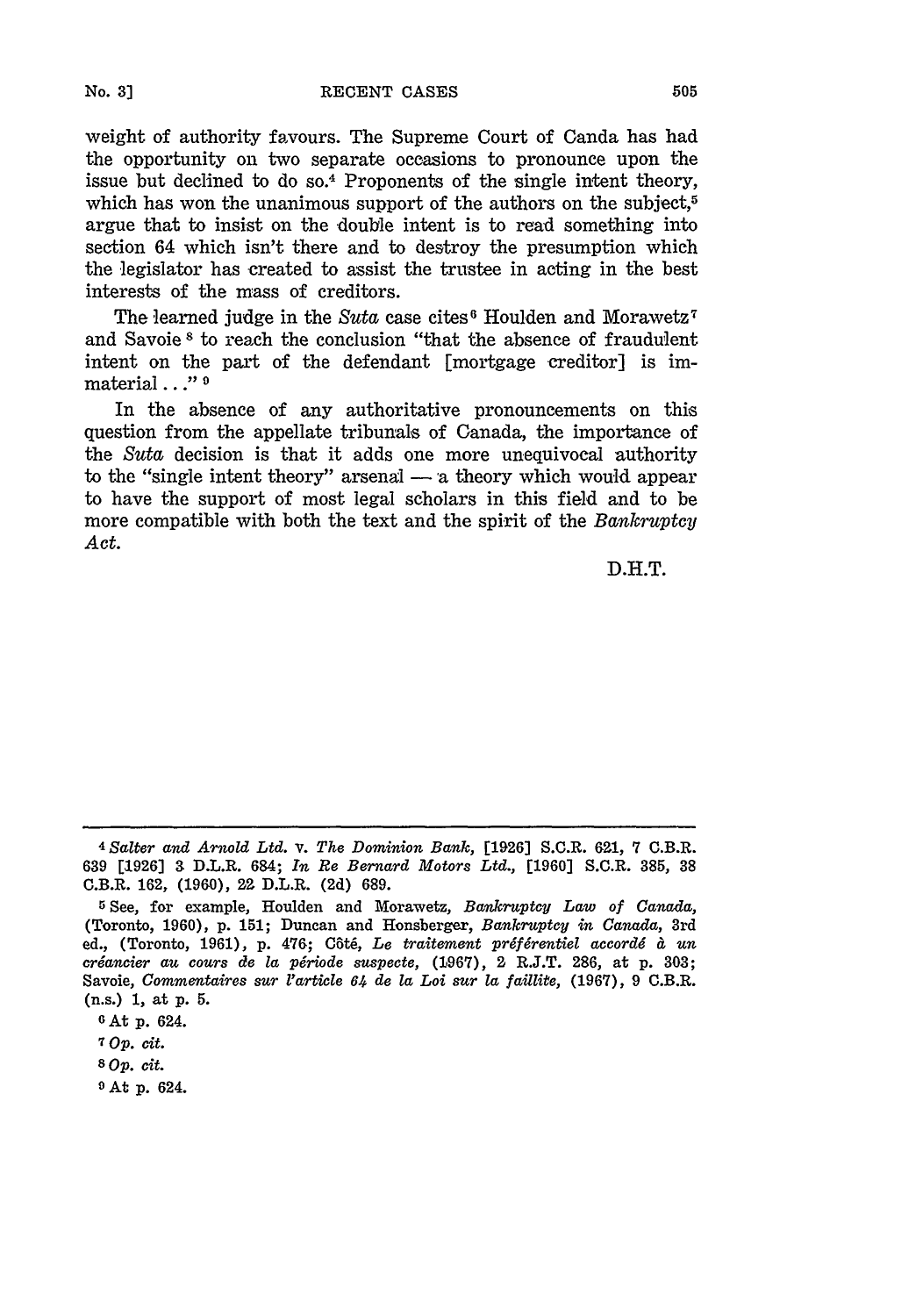## EVIDENCE - "WITHOUT PREJUDICE" LETTERS WRITTEN **DURING BONA** FIDE NEGOCIATIONS FOR **SETTLEMENT -** ADMISSIBILITY IN **SUBSEQUENT** LITIGATION WITH A THIRD PARTY. *I. Waxman and Sons Ltd. v. Texaco Canada Ltd.,* **(1968), 69** D.L.R. **(2d)** 543.

It is a well established principle that *bona fide* letters written "without prejudice" with a view to settling the issues between the parties are privileged from production during litigation proceedings.1 The Ontario Court of Appeal has recently decided that the scope of the privilege extends to protect the parties from having to produce such communications in a subsequent action brought **by** a third party dealing with the same or closely-related subject matter.

Aylesworth, **J.A.,** in delivering the judgment of the court, agreed with the conclusion of the trial *judge* whom he quoted as follows.<sup>3</sup>

I am of the opinion that in this jurisdiction a party to a correspondence within the "without prejudice" privilege is, generally speaking, protected from being required to disclose it on discovery or at trial in proceedings **by** or against a third party.

The judgment may be of interest to the Quebec practioner as well, for as far as can be determined there is only one decided case in Quebec jurisprudence which touches on this point, *Tannenbaum* v. *La Cit6 de Montr6al,4* and even in that case, Decary, J., was dealing with the more general issue of admissions of responsibility.

The headnote reads as follows:

Les aveux de la responsabilit6 envers des tiers et les transactions **que** le défendeur a pu faire avec des tiers, résultant des mêmes causes que celles dénoncées par le demandeur, ne peuvent en aucune façon lier le défendeur vis-à-vis du demandeur et ne peuvent être invoquées contre le défendeur.

In commercial matters where no provision is found in the Civil Code rules of evidence, "recourse must be had to the rules... laid down by the laws of England," which would appear to mean the common law as interpreted by the courts of that jurisdiction; **7** thus the decision of the Ontario Court of Appeal in the *Waxman* case might well provide a useful precedent in the law of evidence in this province. D.H.T.

**3At** p. 544.

*5Ibid.,* **p.** 254.

**<sup>1</sup>** See, for example, *Phipson on Evidence,* 10th. ed. by M.V. Argyle, (London, **19,63),** p. 679.

<sup>2</sup> Fraser, **J.** The Ontario High Court decision is reported at **(1068), 67** D.L.R. **(2d)** 295.

**<sup>4</sup>**(1939), 43 R.P. **253.** Cited with approval in Nadeau and Ducharme, *Trait6 de Droit Civil du Québec, t. 9, (Montréal, 1965), p. 507.* 

<sup>6</sup>Art. 1206 **C.C.**

<sup>7</sup>Nadeau and Ducharme, *op. cit.,* pp. 6 *et seq.*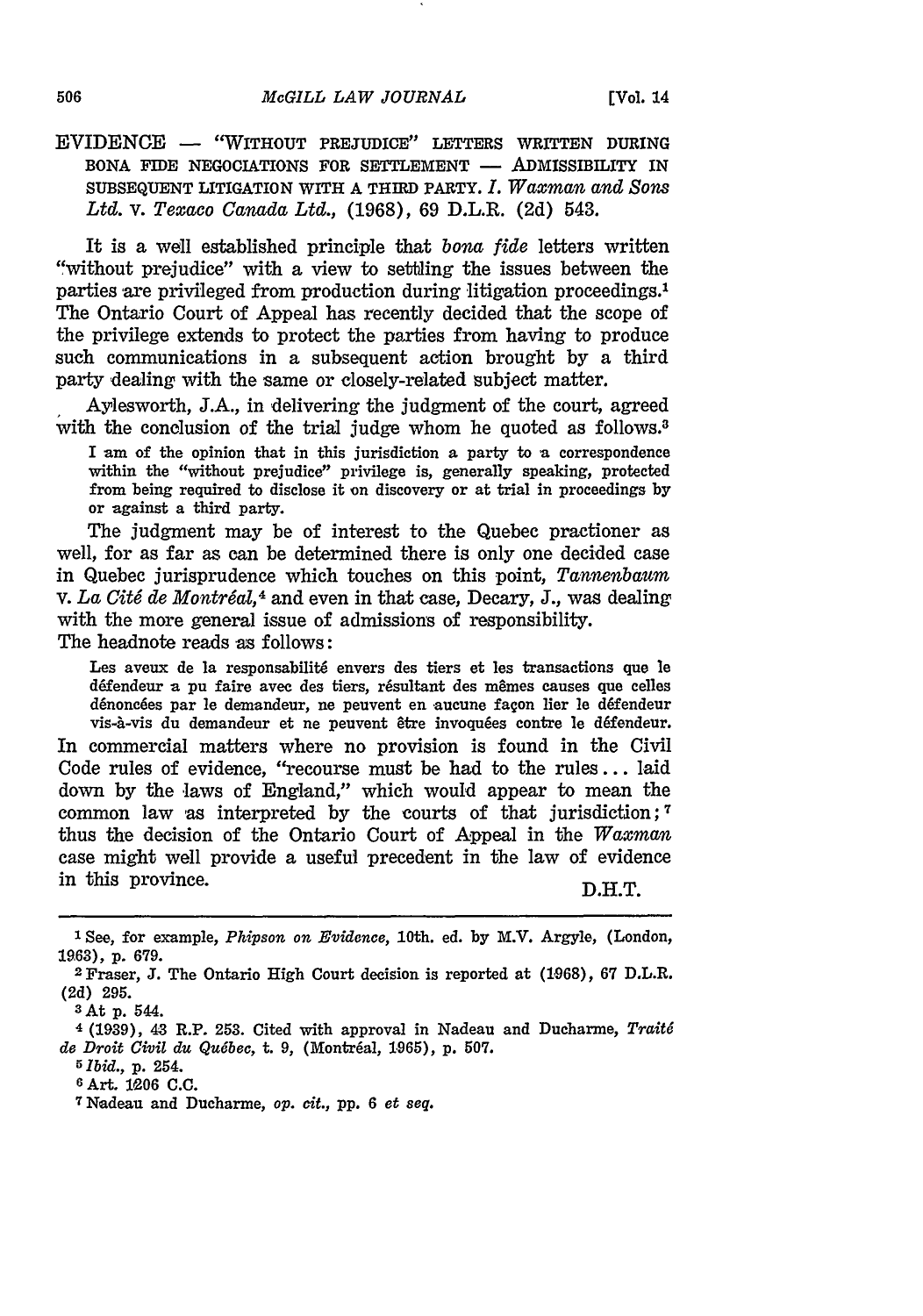PRIVATE INTERNATIONAL LAW - MINORITY - MINOR DOMI-CILED IN BRITISH COLUMBIA - AUTOMOBILE ACCIDENT IN QUEBEC MINOR INJURED - CAPACITY TO INSTITUTE ACTION IN DAMAGES. *Wakely* v. *St-Denis,* [1968] R.P. 263.

On June 16, 1963, Catherine Sue Wakely, a minor domiciled in the Province of British Columbia, was a passenger with Islam in an automobile driven by Swan. Swan's vehicle collided with a car travelling in the opposite direction. That auto was driven and owned by Charbonneau who died as a result of the collision. The question of responsibility was not in issue at the trial, Charbonneau's responsibility having been determined in an action taken by Islam, and the conclusions thereof having been adopted in this action by consent.

Although this action did involve the determination of damages sustained by a minor in an automobile accident, the issue which interests us is the defendant's contestation on the grounds that the action was instituted by a person not competent to do so, under either the law of Quebec or of British Columbia. The action, instituted by Frederick G. Hubbard in his capacity of *"procheyn amy"* (next friend) and curator to Catherine Sue Wakely, sought to recover from defendant the sum of \$35,000. Plaintiff described himself as follows in the writ of summons:

Frederick G. Hubbard, General Secretary of the Young Men's Christian Association of the City of Montreal, District of Montreal, acting to these presents as "next best friend" to Catherine Sue Wakely, according to the laws of the Province of British Columbia and in his quality of curator to the said Catherine Sue Wakely, as appointed by the Court in this connection, Plaintiff *ès* qualité.<sup>1</sup>

In issue therefore was the capacity both under the *lex fori* and the *lex* domicilii of a minor of foreign domicile to institute an action in a Quebec court to recover damages suatained in an automobile accident which occurred in Quebec.

The court found that the style of cause was deficient in two ways: first, according to the civil law, Mr. Hubbard's appointment as curator was null and void, as in contravention of art. 348a C.C.; second, according to the laws of British Columbia, a minor child had the capacity to take an action through her next friend. The question then became whether or not it was possible to amend the style of cause, prescription having elapsed, to remove plaintiff *ès qualité* in his capacity of curator to the minor and add the minor as a party in the action. The court held that both amendments were possible.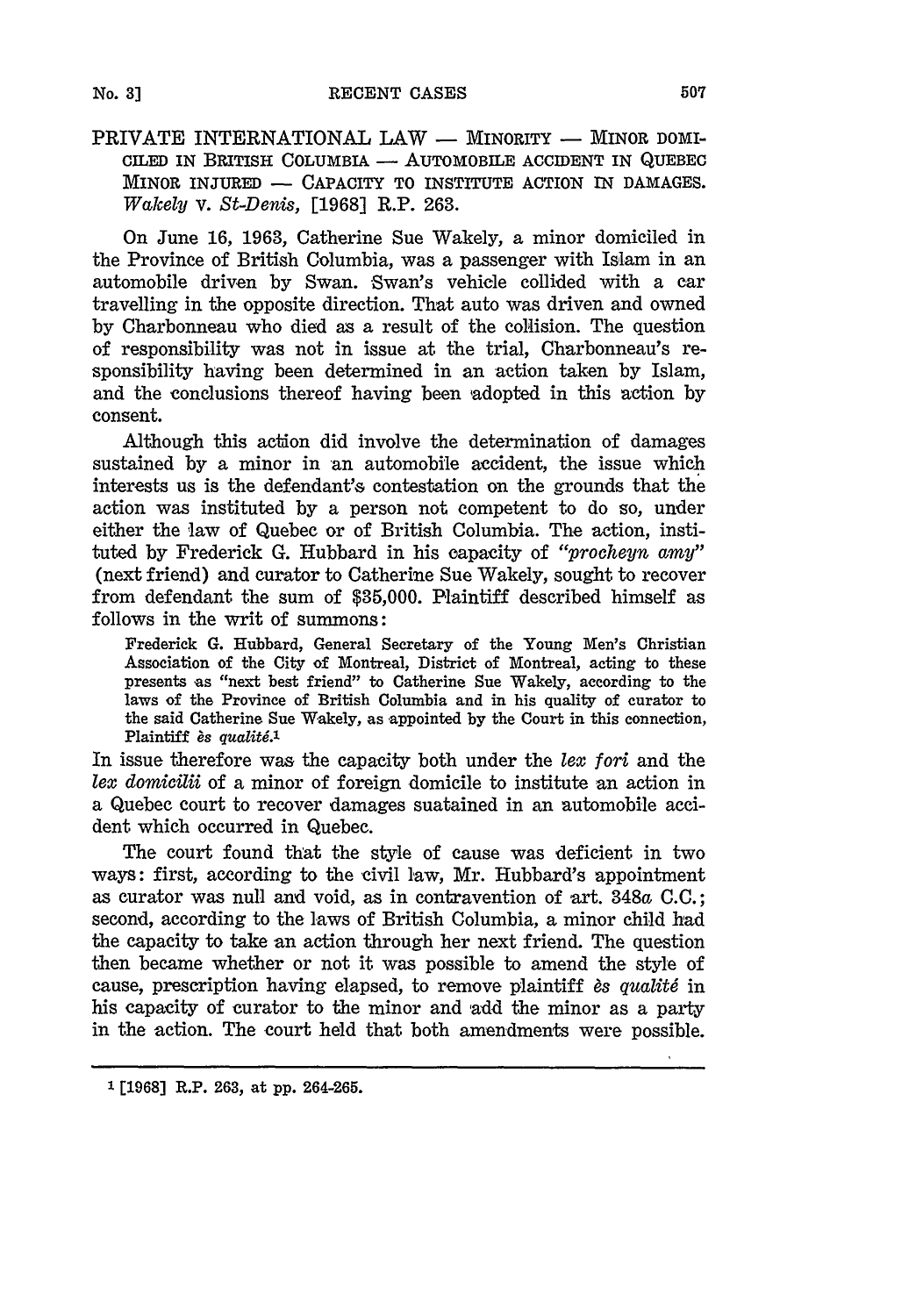There was no doubt in the court's mind as to the necessity and validity of the amendment to remove plaintiff *es qualité* as a party to the action in his capacity of curator. As for adding the minor as a party to the action, the court referred to both the laws of British Columbia, being the *tex domicilii,* thus the law governing matters of status and capacity, and the law of Quebec as the *lex fori,* the law applicable to matters of procedure, in virtue of art. **6 C.C.** Under art. **56 C.P.C.,** the amendment was proper and furthermore it was provided that it had a retroactive effect, thus dispelling any doubts about the action's being prescribed.

The court then dealt briefly with a further issue relating to the necessity of a minor, who attains majority during proceedings, filing **a** petition in continuance of suit. The learned judge found that such **a** petition was useless and unnecessary as the minor was already a party to the action, the judge having held that the amendment adding her as a party to the action had a retroactive effect. The court then proceeded to award damages in the sum of \$14,920.

As stated above, it is a rule of Quebec private international law that matters of status and capacity be governed **by** the law of the domicile of such persons, while matters of procedure must be resolved by the *lex fori*.<sup>2</sup> It was thus necessary for Mr. Justice Boucher to inquire into both the laws of Quebec and those of British Columbia, in order to ascertain who had capacity to institute the present action before the courts of the Province of Quebec. Indeed, **by** the very terms of art. 348a, the Court is directed to make such inquiries whenever it faces incapable persons domiciled elsewhere. Art. 348a provides in part that:

Whenever an incapable person domiciled outside the Province of Quebec possesses property or has rights to be exercised in the Province and the law of the domicile does not provide for him to have a representative as to his property or his rights, a curator to his property may be appointed for him to represent him in all cases where a tutor or a curator may represent a minor or an incapable person under the law of this Province **...**

Therefore if the foreign law does not make any provisions for the representation of minors or incapable persons for the purpose of administering their property and enforcing their rights, then, and only then, may a Quebec court appoint a curator for those objects mentioned in the article. In this case, plaintiff *ès qualité* alleged in the style of cause the existence of some foreign provision to the effect that a minor could sue **by** a "next best friend". The court relied on the cases of *Farmer v. Lacroix* and *Costlett v. Germain,4*

<sup>2</sup> Art 6 **C.C.**

**<sup>3</sup>**[1962] R.P. 230.

<sup>4</sup>[1949] B.R. **521.**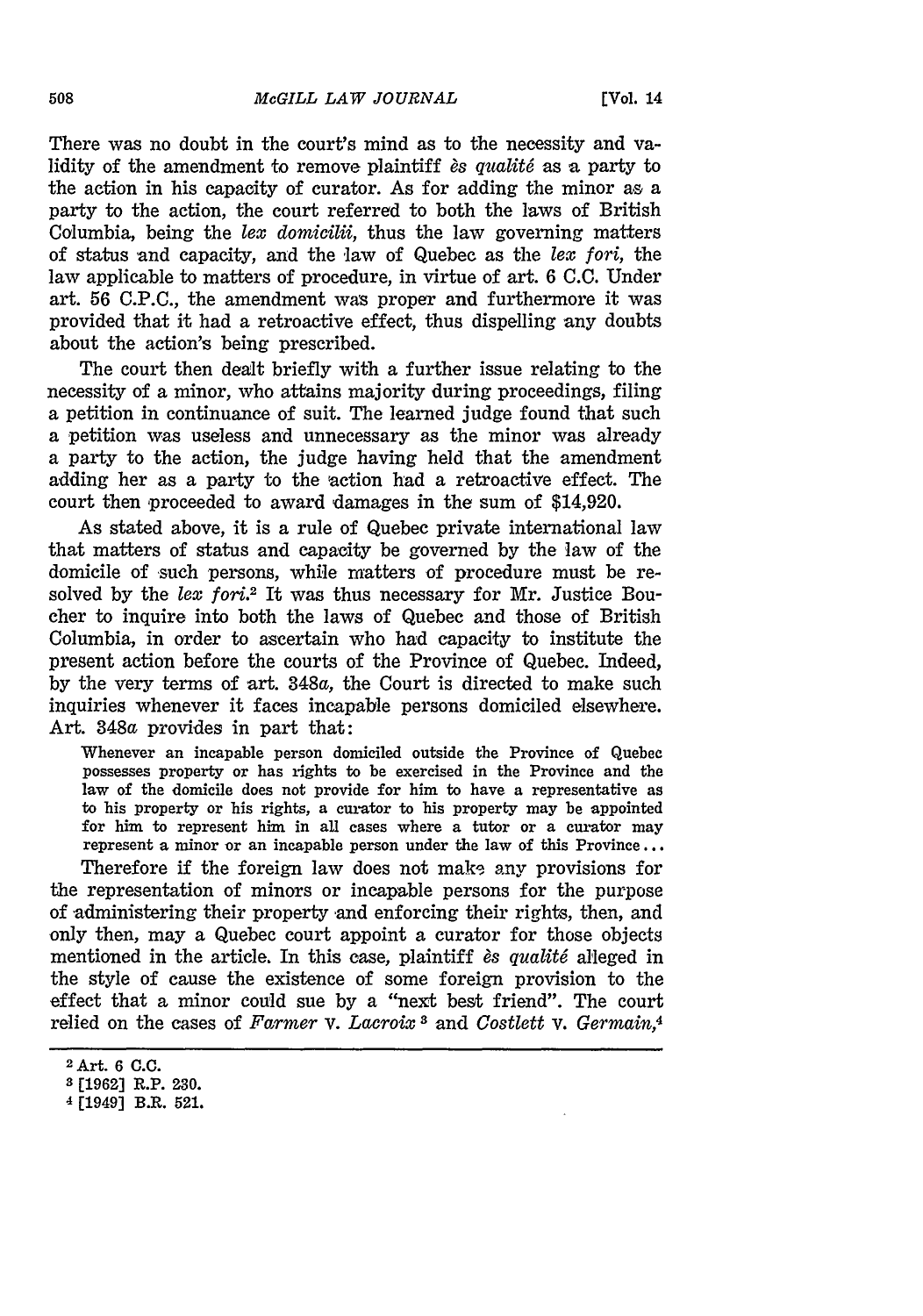where it was held that art. 348a applies only when it is proven that the foreign law does not provide for the appointment of a representative. In the *Costlett* case, Létourneau, C.J., stated:

[Ill incombait au demandeur d'6tablir que la loi du domicile du mineur qu'il prétend représenter "ne pourvoit pas à ce qu'il ait un représentant quant à ses biens et à ses droits."<sup>5</sup>

Mr. Justice St-Jacques was of the same opinion:

Ce n'est pas à la défenderesse qu'il incombait de faire la preuve de cette loi, mais au demandeur lui-même, puisque la compétence du tribunal pour nommer un représentant n'existe qu'à la condition imposée par l'article 348a, **A** savoir: que la Ioi de l'6tat de son domicile ne **lui** permet pas d'avoir un représentant pour intenter des poursuites en son nom.<sup>6</sup>

The court inevitably came to the conclusion that plaintiff *es qualité* could not act in the capacity of curator to the minor and that, therefore, under our law his appointment as curator was null and void.

The law of British Columbia then had to be ascertained in order to determine the exact nature of the representation provisions. Two expert witnesses were called to make proof of the foreign law. The court relied heavily of the testimony of former Supreme Court Justice Locke, now a member of the Bars of British Columbia, Manitoba and Ontario. He testified that, under the laws of British Columbia, an infant domiciled therein could sue. Marginal rule **138** of the rules of the Supreme Court of British Columbia was interpreted **by** him to mean that

infants may sue as plaintiff **by** their next friend in the manner heretofore practiced in equity and may defend **by** their guardian appointed for that purpose. 7

Locke also relied on Halsbury.<sup>8</sup> Thus, according to the law and practice of British Columbia, the action should have been taken **by** the minor through his next friend, and not **by** someone instituting the action in his own name in his capacity as next friend of the minor.

The style of cause, being defective under the laws of Quebec as well as those of British Columbia, the question became whether the defects could still be remedied at that late stage. The right to amend is undoubtedly procedural by the law of Quebec. Consequently it must be resolved by the application of Quebec law, the *lex fori.9* The

**No. 3]**

*<sup>5</sup>Ibid.,* at **p.** 527.

**<sup>6</sup>** Ibid., at **p.** 529. See generally, Johnson, *Conflict of Laws,* 2nd ed., (Montreal. 1962), **pp. 150-158.**

**<sup>7</sup> [1968]** R.P. 263, at p. 265.

**<sup>8</sup>** *The Laws of England,* 3rd ed., vol. **31,** (London, 1960), **p.** 364.

**<sup>9</sup>** Art. 6 C.C.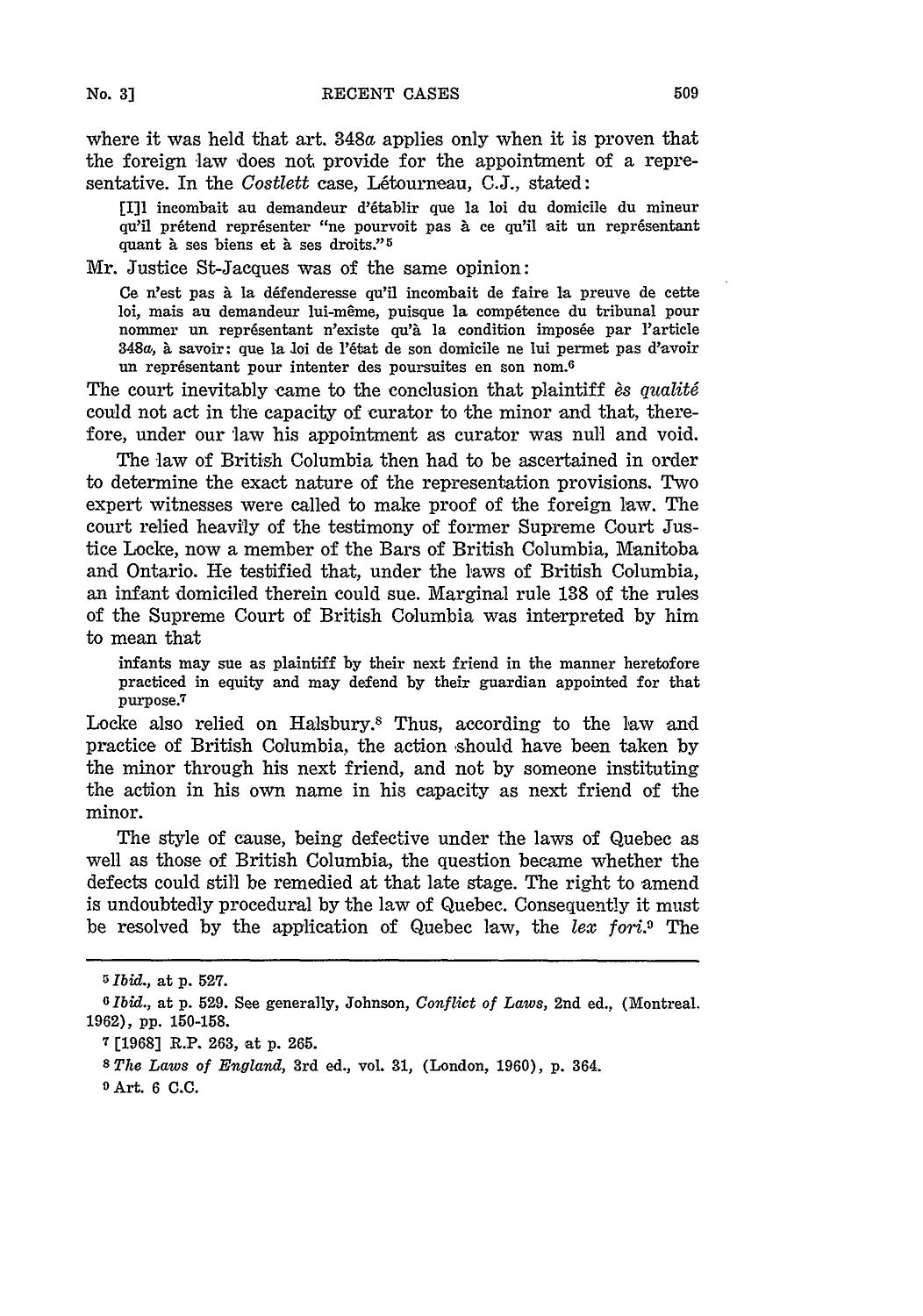governing provision is found in art. **56 C.P.C.,** which provides in paragraphs 2 and **3:**

A person who has not the free exercise of his rights must be represented, assisted or authorized in the manner provided by the law which governs his status and capacity.

The irregularity resulting from failure to be represented, assisted or authorized has no effect unless it is not remedied and this may be done retroactively at any stage of the case, even in appeal.

The terms of this article do not allow for any uncertainty. The irregularity appearing in the style of cause of this action was one which was envisaged **by** the enactment of art. **56 C.P.C.** The court therefore allowed the style of cause to be amended and to read:

Catherine Sue Wakely, an infant, **by** Frederick **G.** Hubbard, General Secretary of the Young Men's Christian Association of the District of Montreal, acting as her next friend.<sup>10</sup>

The amendment was held also to have a retroactive effect. The last paragraph of art. **56 C.P.C.** is new law enacted for the first time in the new Code of Procedure, which came into force on September **1, 1966.** It was primarily designed "to avoid a situation whereby the rigourous application of technical rules adopted in order to protect certain persons considered unable to exercise their rights would themselves lead to the loss of a right."<sup>11</sup> The only case on point is *Martel* v. *Royal,12* to which case the court did not refer. In *Martel,* however, the court reached the same conclusions as to the interpretation and application of art. **56** C.P.C. as did Mr. Justice Boucher in the case under review.

Thus, under the *lex fori,* the law of Quebec, an amendment to the action to allow the minor to sue on her own behalf **by** her next friend, as provided for **by** the law of her domicile, was allowed as proper. However the court felt a necssity to inquire if under the law of the domicile such amendment to the 'action was also proper. In the case of *Schartner v. Yaski Yoka,'8* the Court of Appeal of British Columbia allowed an amendment to "convert the action into one by the infant suing in her own behalf by her next friend."<sup>14</sup> This was sufficient for Mr. Justice Boucher. However his reasons for going into the law of British Columbia are not clear, as the matter of

**<sup>1</sup>o** [1,968] R.P. 263, at **p.** 267.

*<sup>11</sup>Code of Procedure,* Bill 20, 3rd. Sess., 27th Leg. (Que.), 13 Eliz. II, 1964, **pp.** 1a and 12a.

<sup>12 [1967</sup>J **C.S. 393.**

**<sup>13</sup>**(1957), 22 W.W.R. 26, 9 D.L.R. (2d) 160 (C.A.B.C.); see also (1957), 21 W.W.R. **322** (S.C.B.C.).

**<sup>14</sup>**See headnote, (1957), 22 W.W.R. 26, at **p. 27.**